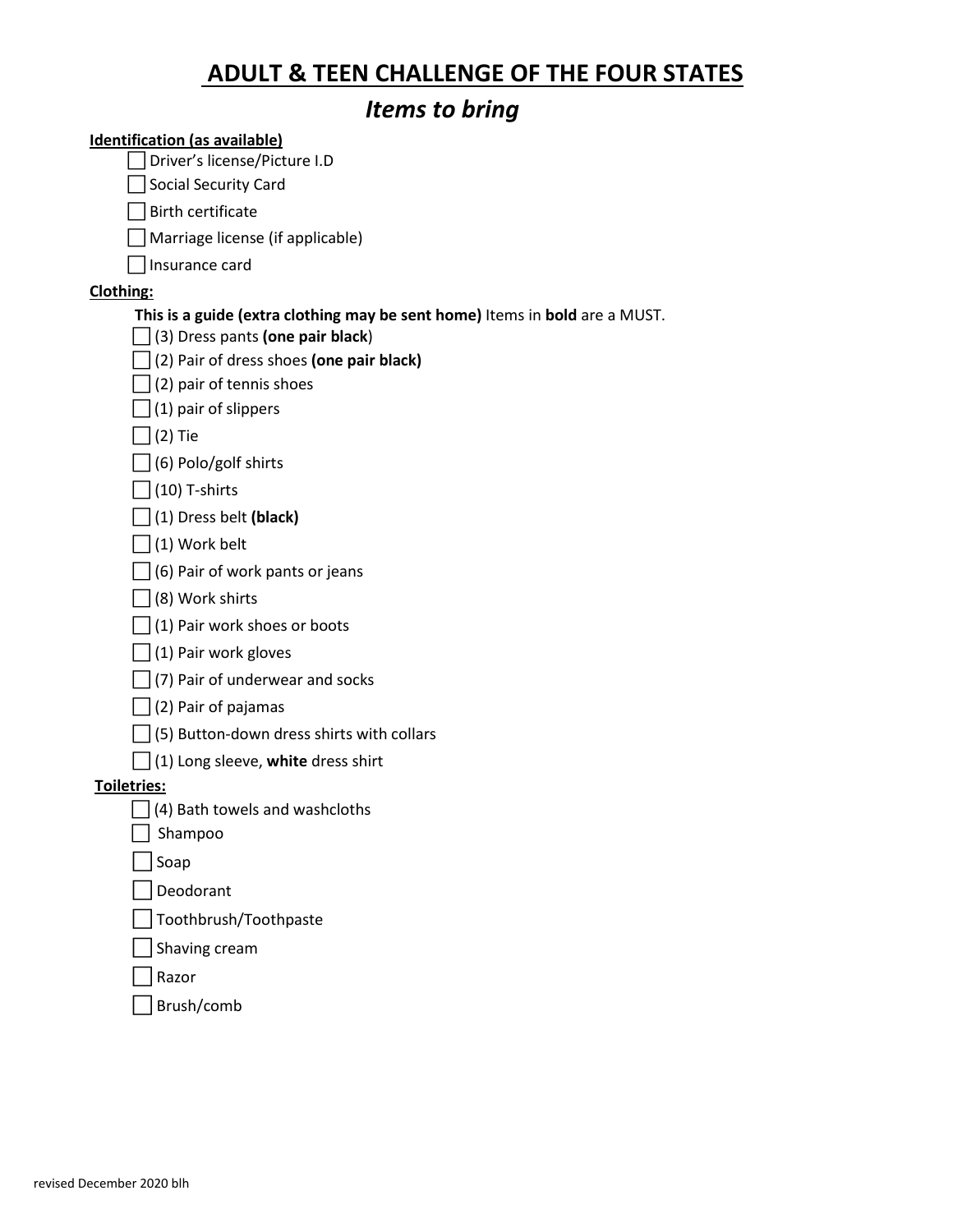#### **Additional General Items:**

 $\Box$ Bible

⃞Notebook paper, pens and/or pencils

 $\Box$ Stationary, envelopes and stamps

 $\Box$  Reusable clear water bottle

□ Hangers

#### **ADDITIONAL ITEMS TO BRING FOR COLD OR WARM MONTHS**

| (5) Pair of shorts

 $\Box$ (1) Pair of swimming trunks

 $\Box$  (1) Heavy coat or jacket

 $\Box$  (2) hoodies or sweatshirts

#### **OTHER GUIDELINES REGARDING WHAT TO BRING**

- Absolutely no clothing or items that have holes in them or contain secular messages (such as, photos, music, messages that promote alcohol, cigarettes, casinos, etc.).
- Due to limited space, students should not bring more than one bag/suitcase (50 pounds maximum) and one carry-on bag (25 pounds maximum).
- **Please consult the student handbook regarding all other guidelines regarding clothing and personal items***.*
- **IF YOU BRING YOUR OWN BEDDING** (i.e. sheets/blankets/pillow) **THEY MUST BE NEW AND IN PACKAGING.**
- Bring DOCTOR APPROVED prescriptions (in original bottle, preferably bubble packs) and your own OTC meds (Allergy pills, Tylenol, ibuprofen, Benadryl), ONE Vitamin/Supplement, ONLY Melatonin for a sleep aid (for the first two weeks only, unless otherwise prescribed by doctor).